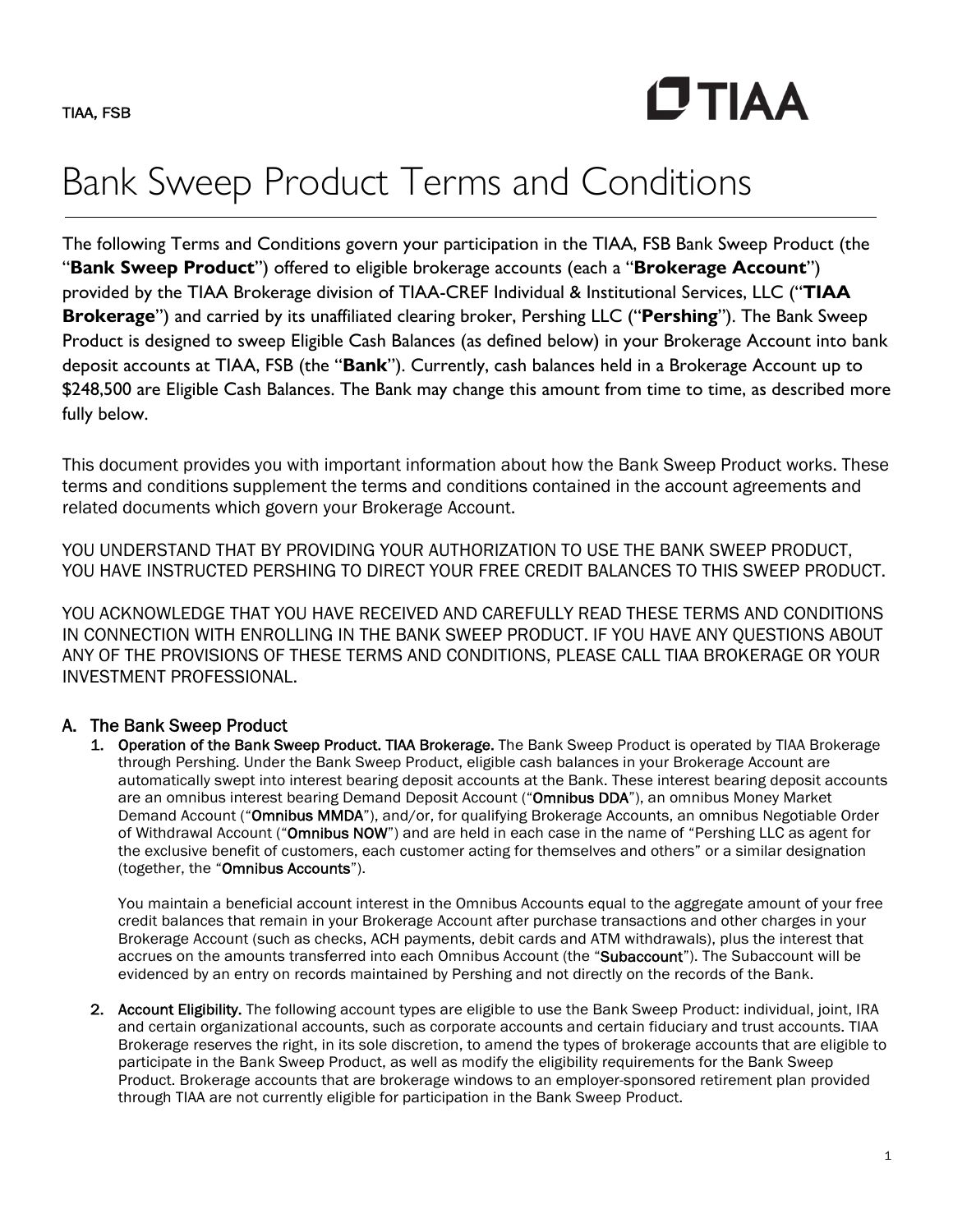- 3. Eligible Cash Balances. The free credit balances that remain in your Brokerage Account after purchase transactions and other charges in your Brokerage Account (such as checks, ACH payments, debit cards and ATM withdrawals) are eligible to be deposited into the Bank Sweep Product ("Eligible Cash Balances"). The Bank imposes a maximum amount of Eligible Cash Balances it will receive ("Maximum Eligible Cash Balance Amount")—currently, the amount is \$248,500 per Brokerage Account. The Bank may change the Maximum Eligible Cash Balance Amount from time to time with prior notice to you. Interest that accumulates in your account may cause your balance to exceed the Maximum Deposit Amount; however, in no event will the balance exceed the applicable FDIC insurance limit in effect at the time of the change (currently, \$250,000 per legal category of ownership as described more fully below). In addition, if the Bank is no longer accepting deposits, the Bank may change the Maximum Eligible Cash Balance Amount to zero. Eligible Cash Balances in your Brokerage Account which exceed the Maximum Eligible Cash Balance Amount will be deposited into bank deposit accounts with one or more other banks through a separate bank sweep vehicle ("Overflow Bank Sweep Product"). For example, if the Eligible Cash Balance in your Brokerage Account is \$275,000, the first \$248,500 will be deposited under the Bank Sweep Product and the remaining \$26,500 will be deposited into bank deposit accounts with one or more other banks through the Overflow Bank Sweep Product. Currently, the Liquid Insured Deposits bank sweep vehicle ("LIDS") operated by Pershing is the Overflow Bank Sweep Product. LIDS is a separate sweep vehicle subject to separate terms and conditions. See the Liquid Insured Deposits Terms and Conditions for important information about this vehicle and its applicable FDIC insurance limits. The LIDS bank sweep vehicle comprises a number of participating banks; however, the Bank is not one of the participating banks for purposes of the Overflow Bank Sweep Product.
- 4. Minimum Balance Requirements. There is no minimum Eligible Cash Balance required to either participate in the Bank Sweep Product or continue to participate in the Bank Sweep Product. There is also no minimum period that your funds invested in the Bank Sweep Product (the "Funds") must remain on deposit with the Bank and no limitation on the number or amount of withdrawals that Pershing may affect under the Bank Sweep Product.
- 5. FDIC-insured Accounts. The Bank Sweep Product seeks to provide you with the security of FDIC insurance for your Funds. FDIC insurance provides protection against the loss of your Funds on deposit with the Bank under the Bank Sweep Product, up to allowable limits, in the event the Bank fails. FDIC deposit insurance is backed by the full faith and credit of the United States. Specifically, FDIC deposit insurance coverage is available for your Funds up to the FDIC standard maximum deposit insurance amount ("SMDIA"), which is currently \$250,000 per legal category of account ownership at the Bank, when aggregated with all other deposits held by you at the Bank and in the same legal category of account ownership. Please see Appendix A for examples regarding how FDIC coverage works. Eligible Cash Balances in your Brokerage Account up to the Maximum Eligible Cash Balance Amount then in effect may be deposited under the Bank Sweep Product with the Bank even if the aggregate amount of your Funds on deposit with the Bank through the Bank Sweep Product together with any other funds that you maintain in the same legal category of ownership with the Bank exceeds the SMDIA. You are solely responsible for monitoring the aggregate amount that you have on deposit with the Bank and any other bank participating in the Overflow Sweep Program in connection with FDIC insurance limits. Pershing, TIAA Brokerage and your investment professional do not monitor or take any responsibility for money you may have at the Bank outside the Program or money you have at any bank participating in the Overflow Sweep Program. Money you hold on deposit with the Bank that is separate from your Funds on deposit with the Bank through the Bank Sweep Product will not be taken into account in determining whether to sweep your Eligible Cash Balances to the Bank through the Bank Sweep Product. In addition, if you have more than one Brokerage Account with the same legal category of account ownership, the funds in all Brokerage Accounts that participate in the Bank Sweep Product will be aggregated in order to determine the amount covered by FDIC insurance. For example, if the SMDIA is \$250,000 and you have \$30,000 in Eligible Cash Balances in one Brokerage Account, \$30,000 in Eligible Cash Balances in another Brokerage Account and \$200,000 on deposit with the Bank outside of your Brokerage Account, only \$250,000 of your \$260,000 is insured by the FDIC. Depending on the individual facts and the ownership rights and capacities in which your Brokerage Accounts and deposits with the Bank are held, additional amounts may be covered by FDIC insurance.
- 6. Securities Investor Protection Corporation ("SIPC"). SIPC is a nonprofit member corporation funded primarily by member securities brokerage firms registered with the Securities and Exchange Commission, such as TIAA Brokerage and Pershing. SIPC covers against custodial loss (but not investment loss such as a decrease in value of an investment) in the event of a brokerage firm insolvency. TIAA Brokerage (a registered broker/dealer) and Pershing, which holds your Brokerage Account assets (also a registered broker/dealer), are members of SIPC.
- 7. Your Funds are not covered by SIPC. Your Responsibility to Monitor Your Eligible Cash Investment Options. None of TIAA Brokerage, Pershing or the Bank have any obligation to monitor your Eligible Cash Balance investment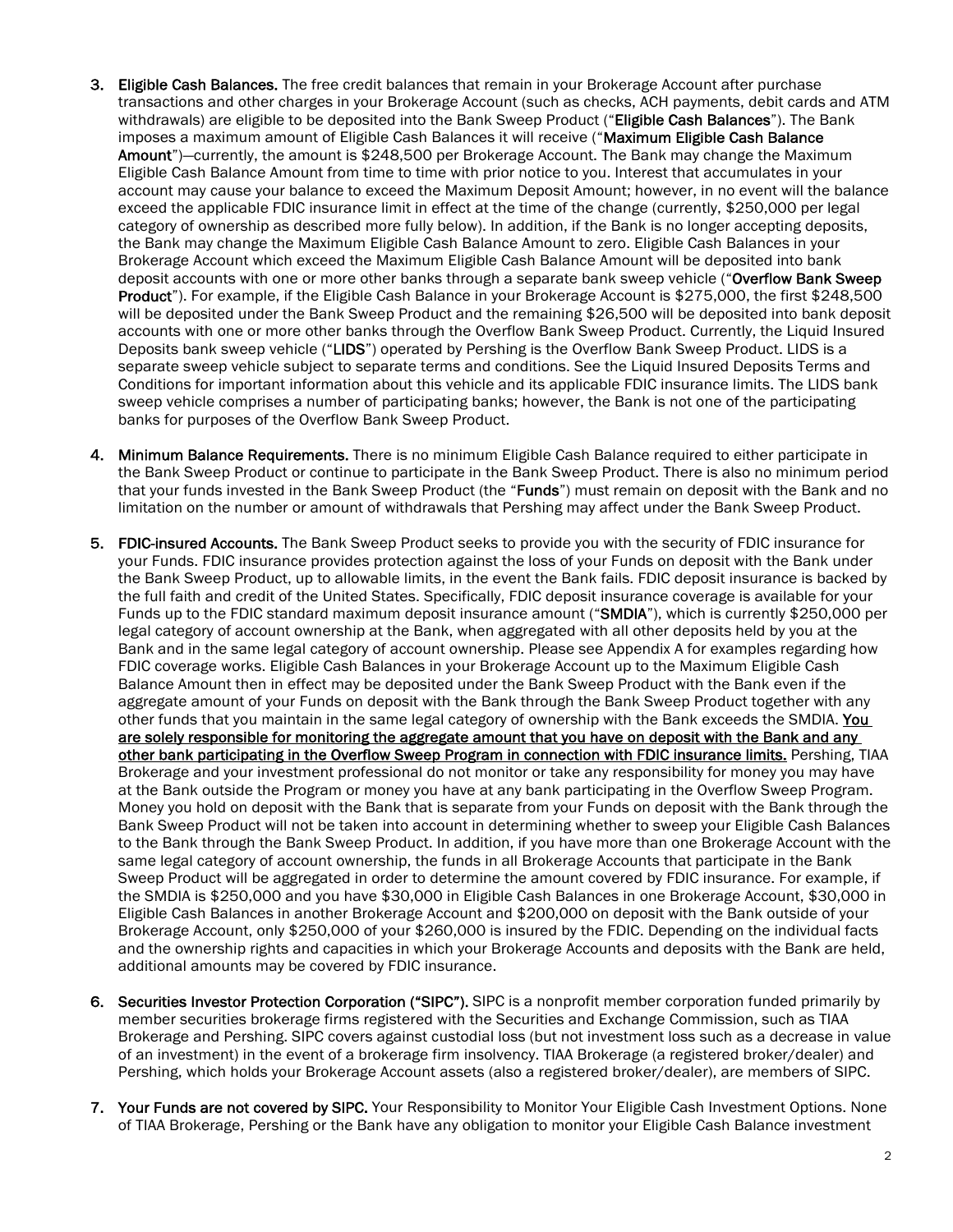options, including the Bank Sweep Product and the Overflow Bank Sweep Product for your Brokerage Account, or to make recommendations about or changes to the Bank Sweep Product, including monitoring your FDIC insurance limits. As your personal financial circumstances and other factors change, it may be in your interest to change your Eligible Cash Balance investment options or to invest cash from your Brokerage Account in other investment vehicles. You can review your investment options and other investments, as well as the current rates and returns of each by calling TIAA Brokerage at 800-842-2252 or by visiting TIAA.org.

- 8. Deposits with the Bank. When you enroll in the Bank Sweep Product, you consent to have Eligible Cash Balances in your Brokerage Account at TIAA Brokerage automatically deposited through the Bank Sweep Product to the Bank up to the Maximum Eligible Cash Balance Amount then in effect. Each business day (as defined herein), Pershing will sweep the Eligible Cash Balances in your Brokerage Account to the Bank. Only Eligible Cash Balances swept by Pershing to the Bank will be eligible for inclusion in the Bank Sweep Product. For purposes of these Terms and Conditions, a business day is any day when both the New York Stock Exchange and the New York Branch of the Federal Reserve Bank are open for business (a "Business Day").
- 9. Withdrawals and Access to Funds. When you enroll in the Bank Sweep Product, you consent to have your Funds on deposit at the Bank automatically withdrawn in the event of a debit in your Brokerage Account or on the settlement date to reconcile purchase transactions and other charges posted to your Brokerage Account (such as checks, ACH payments, debit cards and ATM withdrawals). Each Business Day, as needed, Pershing will withdraw your Funds on deposit with the Bank.

You cannot withdraw your Funds from the Bank directly. Checks, ACH payments, debit cards, ATM withdrawals, direct deposits, credits and other transactions and items for your Brokerage Account are processed through your Brokerage Account rather than directly with the Bank under the Bank Sweep Product. In the event of the failure of Pershing, you may seek to access your Funds by contacting TIAA Brokerage at 800-842-2252. In the event of the failure of TIAA Brokerage, you may seek to access your funds by contacting Pershing at 201-413-3333. TIAA Brokerage and/or the Bank reserves the right to require you to present any information, identification, certification or any other documentation reasonably deemed necessary by the Bank to establish your entitlement to funds prior to disbursing any funds to you, if circumstances require such action.

In the event of a failure of the Bank, there may be a time period during which you may not be able to access your Funds in the Omnibus MMDA or Omnibus NOW.

10. Brokerage Account Statements. Your periodic Brokerage Account statement from Pershing will summarize account activity with respect to your participation in the Bank Sweep Product, including your opening and closing balances, deposits, withdrawals, and interest earned on your Funds for the period covered. You will not receive a separate statement from the Bank. Please retain your Brokerage Account statements for your records.

#### B. About the Bank

1. Affiliation and Information. TIAA Brokerage and the Bank are separate but affiliated companies and wholly owned subsidiaries of Teachers Insurance and Annuity Association of America ("TIAA"). The Bank is a federal savings bank and an FDIC-insured depository institution. You can obtain publicly available financial information about the Bank at the FDIC's website at fdic.gov, or by contacting the FDIC's Division of Information and Research by writing to Federal Deposit Insurance Corporation, Division of Information and Research, 550 17th Street, NW, Washington, DC 20429-9990; or by calling the FDIC's Division of Information and Research at 877- 275-3342. Neither Pershing nor TIAA Brokerage guarantees the financial condition of the Bank, or the accuracy of any publicly available information concerning the Bank.

Your Funds are a direct obligation of the Bank and are not, either directly or indirectly, guaranteed by TIAA Brokerage or Pershing, or any of their subsidiaries, affiliates or parent companies.

2. Your Relationship with the Bank. Although your Funds are a direct obligation of the Bank, you will receive no separate evidence of ownership from the Bank. Instead, the Subaccount will be evidenced by an entry on records maintained by Pershing, as the custodian of your Brokerage Account assets.

#### C. Interest Rates on Your Deposits

1. Interest and Fees. Your Funds will earn interest and such interest will be accrued daily on the balance of your Funds with the Bank. The interest will be credited and paid by the Bank at the end of each month, on the date your account closes or when you withdraw all of your Funds. Interest will begin to accrue on the day your Funds are credited to the Bank and will accrue up to, but not including, the day on which your Funds are withdrawn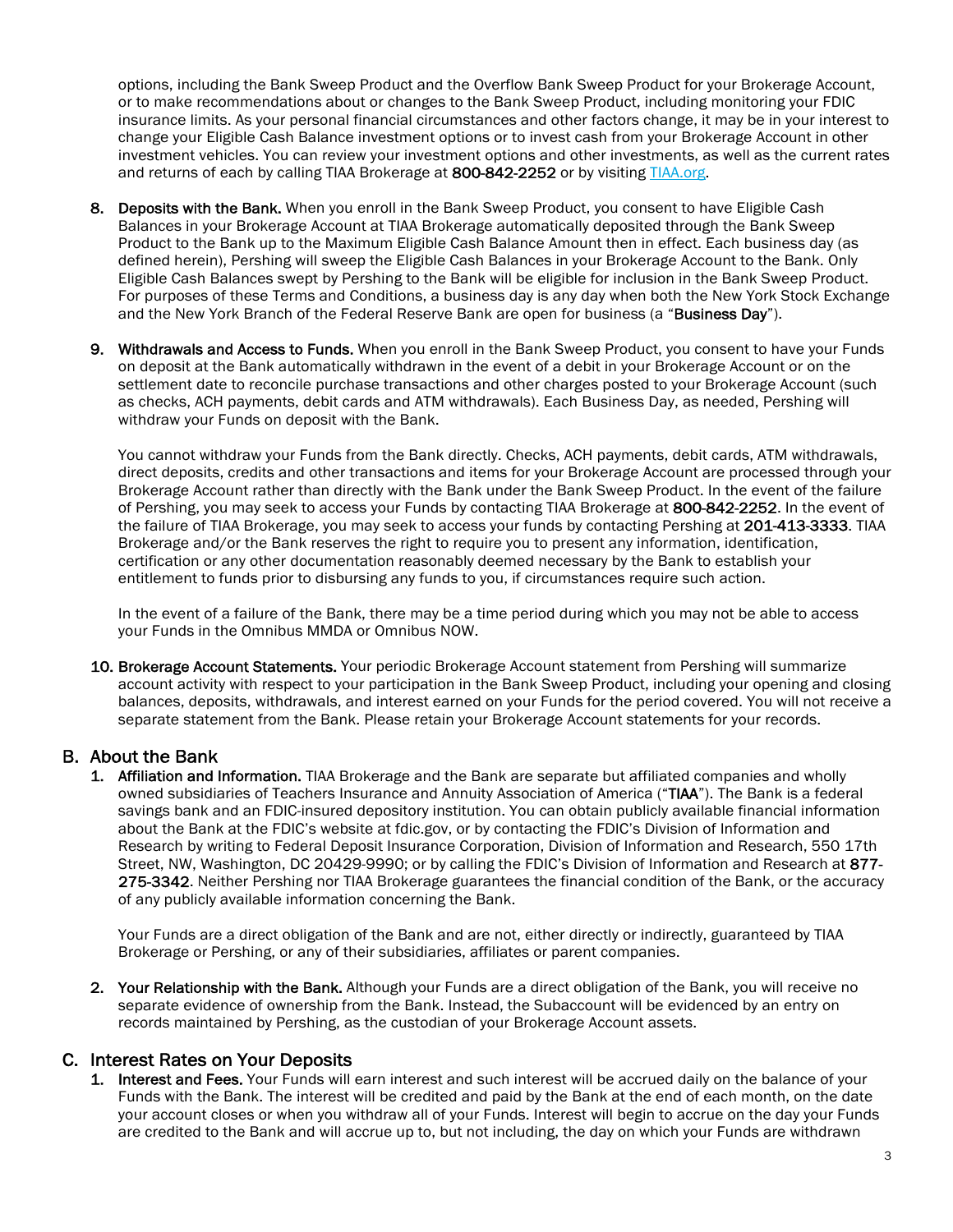from the Bank. The amount of paid interest and the annual percentage yield earned on your Funds will be stated on your Brokerage Account statement.

- 2. Determination of Interest Rates. Interest rates paid on your Funds will fluctuate and are subject to change at any time. To find out the Bank's current interest rates, you may contact TIAA Brokerage by calling 800-842-2252 or by visiting TIAA.org.
- 3. Risks. You may receive a lower rate of return on your Funds deposited under the Bank Sweep Product than on other sweep options such as money market mutual funds. The Bank is permitted to impose a seven (7) day delay on any withdrawal request from funds held in any money market deposit account or negotiable order of withdrawal account, including the Omnibus MMDA or Omnibus NOW. In addition, in the event of a failure of the Bank, there may be a time period during which you may not be able to access your Funds. If the total amount of deposits that you hold at the Bank in the same legal category of account ownership (including deposits made through the Bank Sweep Product, deposits you hold outside of the Bank Sweep Product and other Brokerage Accounts that participate in the Bank Sweep Product) exceeds applicable FDIC insurance limits, you will be exposed to the credit risk of the Bank with respect to the amount of the excess.

## D. Conflicts of Interest

**1.** Conflicts of Interest. TIAA Brokerage and Pershing may earn fees based on the amount of funds on deposit with the Bank through the Bank Sweep Product or the number of Brokerage Accounts that participate in the Bank Sweep Product. TIAA Brokerage may earn a higher fee if you participate in the Bank Sweep Product than if you invest in other sweep options such as money market mutual funds. In addition, the Bank will use the deposits in the Omnibus Accounts to support its investment lending and other activities. The profitability of the Bank is determined in part by the difference between the interest it pays on the Omnibus Accounts (and other costs incurred), and the interest or other income it earns on loans, investments and other assets. The Bank will receive substantial deposits from the Bank Sweep Product at a price that may be less than alternative funding sources. Funds in the Omnibus Accounts held at the Bank provide a stable source of funds for the Bank.

## E. Other Provisions

- 1. Brokerage Account Agreement. You understand and agree that your Brokerage Account Agreement with TIAA Brokerage continues to govern your Brokerage Account and shall also govern your participation in the Bank Sweep Product. If any provision of the Brokerage Account Agreement conflicts with provisions of these Terms and Conditions, the provisions of the Brokerage Account Agreement shall govern, with the exception of the Sections herein on Governing Law and Disputes. You understand that by continuing to maintain your Brokerage Account without objecting to the use of the Bank Sweep Product, you accept and are legally bound by the provisions of these Terms and Conditions.
- 2. Right of Set-Off. Under the terms of your Brokerage Account Agreement, Pershing may charge or setoff any of the assets in your Brokerage Account, including the Funds, against indebtedness or obligations you may have to Pershing. For further information on the rights of Pershing regarding such indebtedness or obligations, you should review your Brokerage Account Agreement. This provision does not apply where otherwise prohibited by law.
- 3. Termination; Closing of Account. Pershing may, at its sole discretion and without any prior notice, suspend or terminate your participation in the Bank Sweep Product. If you or Pershing close your Brokerage Account for any reason, your participation in the Bank Sweep Product will also be terminated and Pershing will withdraw your Funds on deposit with the Bank.
- 4. Inactive Accounts. Pershing and the Bank may be required by law to turn over (escheat) any portion or all of your Funds on deposit with the Bank to a state, typically your state of residence, based on account inactivity for a certain time period established by applicable state law. If any of your Funds are remitted to the state, you may file a claim with the state to recover such funds.
- 5. Joint Account Owners. If your Brokerage Account is a joint or other multi-party account, any one of the account owners may take any action with respect to your Brokerage Account that will affect deposits to or withdrawals from the Bank through the Bank Sweep Product. You hereby authorize Pershing to act on the verbal, written or electronic instructions of any of the account owners or authorized signers, and Pershing will so honor the instructions of any such account owner.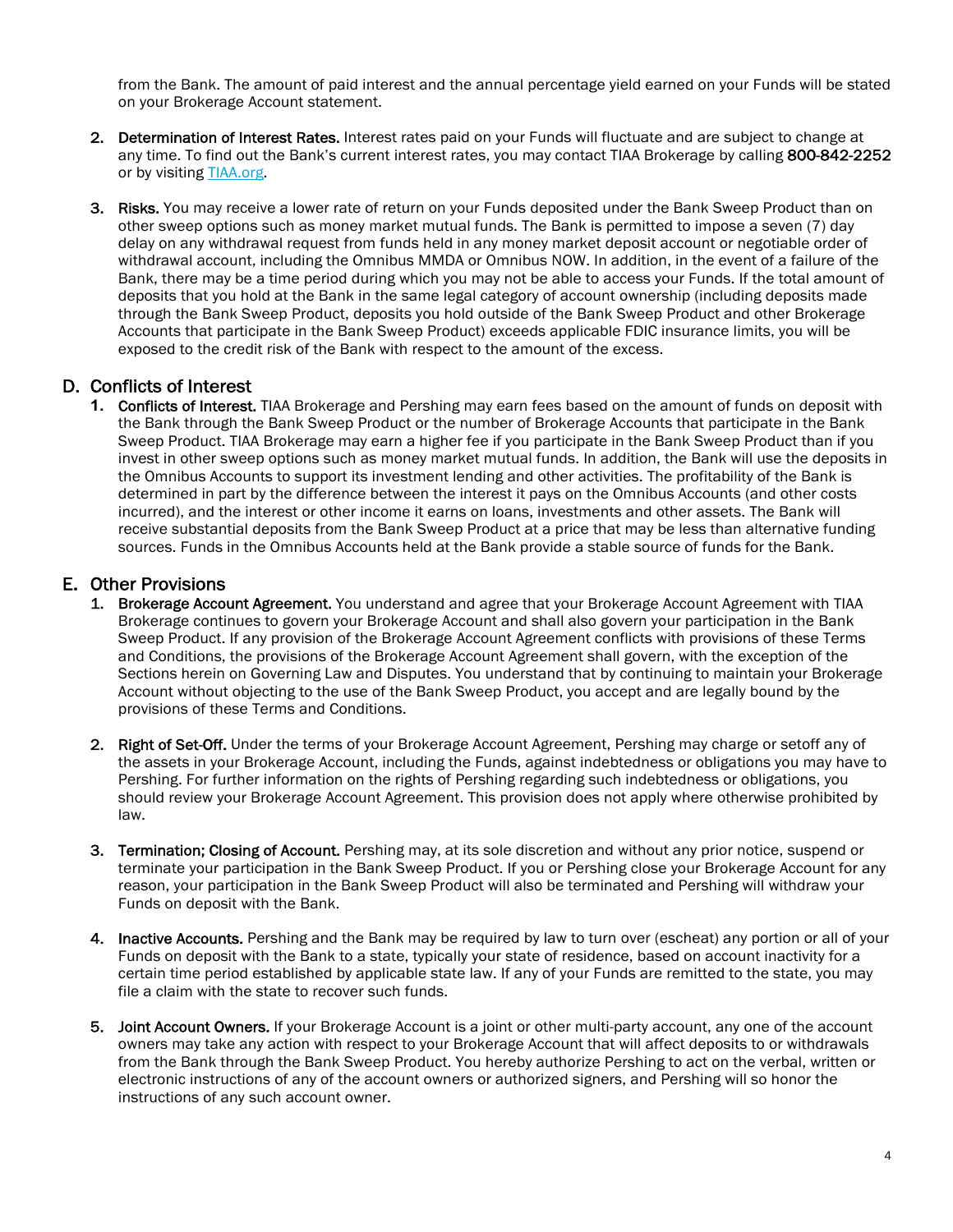- 6. Advance Notice. As required by federal law, the Bank reserves the right to require seven (7) days advance written notice of an intended transfer or withdrawal of funds from any money market demand account or negotiable order of withdrawal account. The Bank has not exercised this right in the past.
- 7. Tax Reporting. The interest that you earn on the daily balance of your Funds with the Bank is generally fully subject to federal, state and, where applicable, local tax. An IRS Form 1099 will be sent to you by Pershing each year, showing the amount of interest income you have earned on your Funds. Pershing may be required to withhold U.S. federal income tax at the prevailing rate on all taxable distributions payable to certain participants in the Bank Sweep Product who fail to provide their correct taxpayer identification number or make required certifications or who have been notified by the Internal Revenue Service that they are subject to backup withholding.
- 8. Notices and Information. Any notice required to be provided pursuant to these Terms and Conditions may be provided by the Bank, TIAA Brokerage and Pershing via letter, email or other electronic means, by entry on your Brokerage Account statement or by other reasonable means. The current interest rate and other information about the Bank Sweep Product are available by contacting TIAA Brokerage by calling 800-842-2252 or by visiting TIAA.org.
- 9. Notice of Unauthorized Activity. Please refer to the Regulation E (Electronic transfer) section of the Disclosure Statement delivered to you by Pershing upon opening of your Brokerage Account, which can also be found by selecting Business Continuity and Other Disclosures on pershing.com.
- 10. Business Continuity. If you are unable to contact TIAA Brokerage due to a business interruption event, such as a natural disaster, you may contact Pershing.
- 11. Assignment by Customer. Neither these Terms and Conditions nor your participation in the Bank Sweep Product may be assigned or transferred by you to any other person or entity, except for (i) a transfer by a change in ownership of a linked Brokerage Account or (ii) a transfer that occurs due to death, incompetence, marriage, divorce, attachment or otherwise by operation of law, in which case, such transfer shall not be binding on Pershing, TIAA Brokerage or the Bank unless and until sufficient, acceptable documentation has been received by such entities.
- 12. Assignment by Pershing. Pershing may assign and transfer its respective rights and obligations under the Bank Sweep Product, including, without limitation, pursuant to these Terms and Conditions, to (i) one or more of its affiliates or subsidiaries, (ii) to any person that acquires all or substantially all of the assets of Pershing or (iii) any other clearing broker used by TIAA Brokerage without prior notice to you and without obtaining your consent.
- 13. Personal Information. You agree that Pershing, TIAA Brokerage the Bank and their respective service providers may share information concerning you and your accounts in connection with your participation in the Bank Sweep Product and these Terms and Conditions to any affiliate of such entity or otherwise in accordance with applicable laws and regulations and Pershing's and TIAA Brokerage respective privacy policies. You agree that Pershing, TIAA Brokerage the Bank and their respective service providers may obtain such information as may be necessary for legitimate business needs in connection with the operation of the Bank Sweep Product or with respect to your Funds. For information regarding the collection, processing and use of your personal information and your rights to limit the use and disclosure of such information, you should refer to TIAA Brokerage and Pershing's privacy policies provided to you at the time you opened your Brokerage Account.
- 14. Complaints. Any complaints regarding the Bank Sweep Product should be addressed in writing to TIAA Brokerage.
- 15. Legal Process. Pershing and the Bank may comply with any writ of attachment, execution, garnishment, tax levy, restraining order, subpoena, warrant or other legal process, which such party reasonably and in good faith believes to be valid. Pershing may notify you of such process by telephone, electronically or in writing. If Pershing is not fully reimbursed for its record research, photocopying and handling costs by the party that served the process, Pershing may charge such costs to your Brokerage Account in addition to its minimum legal process fee. You agree to indemnify, defend and hold the Bank, TIAA Brokerage and Pershing harmless from all actions, claims, liabilities, losses, costs, attorney's fees and damages associated with their compliance with any process that such party believes reasonably and in good faith to be valid. You further agree that the Bank, TIAA Brokerage and Pershing may honor legal process that is served personally, by mail or by facsimile transmission at any of their respective offices (including locations other than where the funds, records or property sought is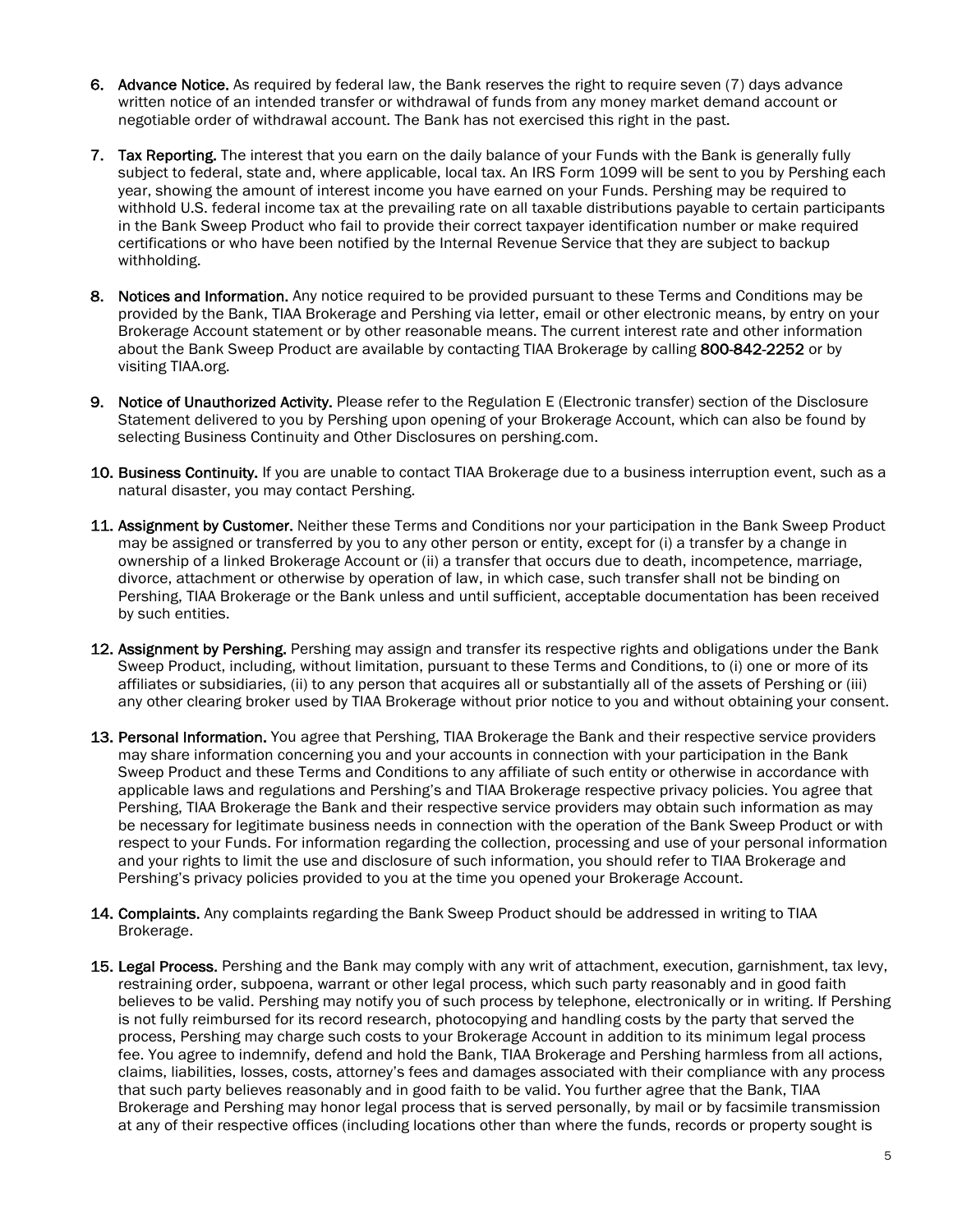held), even if the law requires personal delivery at the office where your records with respect to the Bank Sweep Product are maintained.

- 16. Power and Authority. You represent and warrant that you have full power and authority to participate in the Bank Sweep Product and you agree to these Terms and Conditions. In addition, if you are not an individual, you represent and warrant that (1) you are duly organized, validly existing and in good standing under the laws of its state or jurisdiction of organization, (2) you possess all requisite authority, power, licenses, permits, registrations and franchises and have made all governmental filings to conduct business wherever it conducts business and to execute, deliver and comply with your obligations hereunder, and (3) your agreement to these Terms and Conditions and performance hereunder shall not conflict with or violate your governing documents or any law, regulation, decree, demand, order or any other contract or agreement to which it is subject.
- 17. Amendment. Pershing, TIAA Brokerage or the Bank may modify these Terms and Conditions at any time by giving such notice as may be required by applicable law.
- 18. Waiver. Any provision of these Terms and Conditions may be waived if, but only if, such waiver is in writing and is signed by the party against whom the waiver is to be effective. No failure or delay by any party in exercising any right, power or privilege hereunder shall operate as a waiver thereof nor shall any single or partial exercise thereof preclude any other or further exercise thereof or the exercise of any other right, power or privilege.
- 19. Severability. If any term, provision, covenant or restriction in these Terms and Conditions is held by a court of competent jurisdiction or other authority to be invalid, void or unenforceable, the remainder of the terms, provisions, covenants and restrictions of these Terms and Conditions shall remain in full force and effect and shall in no way be affected, impaired or invalidated.
- 20. Entire Agreement. These Terms and Conditions constitute the entire agreement with you regarding the Bank Sweep Product, and supersedes all prior and contemporaneous agreements and understandings, both oral and written, with respect to the subject matter hereof. In the event of any inconsistency between a provision of these Terms and Conditions and a provision of any such other document provided to you in connection with the Bank Sweep Product (other than your Brokerage Account Agreement), the provision of these Terms and Conditions shall prevail.
- 21. Governing Law. These Terms and Conditions are to be construed in accordance with and governed by the internal laws of the State of Florida and the United States of America without giving effect to any choice of law rule that would cause the application of the laws of any other jurisdiction to the rights and duties of the parties. Unless otherwise provided herein, the Bank, TIAA Brokerage and Pershing may comply with applicable clearinghouse, Federal Reserve and correspondent bank rules in processing transactions relating to your Funds. You agree that none of the Bank, TIAA Brokerage or Pershing are required to notify you of a change in those rules, except to the extent required by law.
- 22. Disputes. Except to the extent otherwise provided by applicable law, any action at law or in equity arising out of or relating to these Terms and Conditions shall be filed only in the courts of the State of New York, or in one of the United States District Courts for New York, and you hereby consent and submit to the personal jurisdiction of such courts for the purposes of litigating any such action. EACH OF THE PARTIES HERETO HEREBY IRREVOCABLY WAIVES ANY AND ALL RIGHT TO TRIAL BY JURY IN ANY LEGAL PROCEEDING ARISING OUT OF OR RELATED TO THESE TERMS AND CONDITIONS.

#### Appendix A: Examples of FDIC Insurance Protection

The summary of FDIC deposit insurance laws and regulations contained herein is not intended to be a full restatement of applicable laws and FDIC regulations and interpretations. In addition, the applicable laws and FDIC regulations and interpretations may change from time to time and, in certain instances, additional terms and conditions may apply which are not described in herein. Accordingly, the discussion herein is qualified in its entirety by applicable laws and the FDIC regulations and interpretations. You are urged to discuss with your attorney, the insurance coverage afforded to your Funds, including your Funds deposited under the Bank Sweep Product. You may also write to the following address: FDIC Office of Consumer Affairs, 550 17th Street, N.W., Washington, D.C. 20429.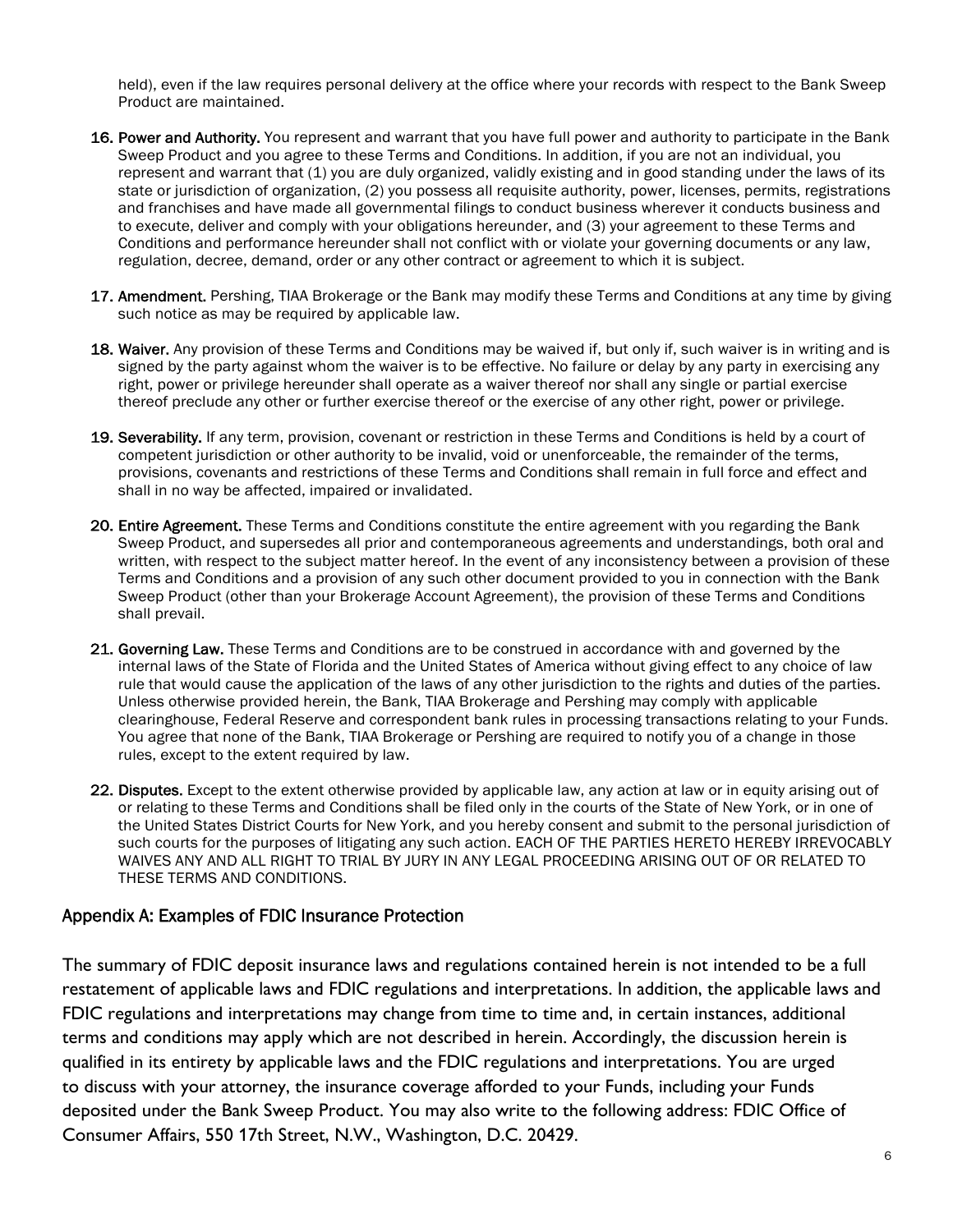## What is the FDIC?

The FDIC—short for the Federal Deposit Insurance Corporation—is an independent agency of the United States government. The FDIC protects depositors of insured banks located in the United States against the loss of their deposits if an insured bank fails. Any person or entity can have FDIC insurance coverage in an insured bank. A person does not have to be a U.S. citizen or resident to have his or her deposits insured by the FDIC. FDIC insurance is backed by the full faith and credit of the United States government. Since the FDIC began operations in 1934, no depositor has ever lost a penny of FDIC-insured deposits.

## FDIC Coverage Basics

FDIC insurance covers depositors' accounts at each insured bank, dollar-for-dollar, including principal and any accrued interest through the date of the insured bank's closing, up to the insurance limit. FDIC insurance covers all types of deposits received at an insured bank but does not cover investments, even if they were purchased at an insured bank.

## What the FDIC Covers

- Checking accounts (DDA)
- Negotiable Order of Withdrawal (NOW) accounts
- Savings accounts
- Money market deposit accounts (MMDA)
- Time deposits such as certificates of deposit (CDs)
- Cashier's checks, money orders and other official items issued by a bank

## What the FDIC Does Not Cover

- Stock investments
- Bond investments
- Mutual funds
- Life insurance policies
- **•** Annuities
- **•** Municipal securities
- Safe deposit boxes or their contents
- U.S. Treasury bills, bonds or notes\*

\* These investments are backed by the full faith and credit of the U.S. government.

#### The standard deposit insurance amount is \$250,000 per depositor, per insured bank, for each account ownership category.

The FDIC insures deposits that a person holds in one insured bank separately from any deposits that the person owns in another separately chartered insured bank. For example, if a person has a certificate of deposit at Bank A and has a certificate of deposit at Bank B, the amounts would each be insured separately up to \$250,000. Funds deposited in separate branches of the same insured bank are not separately insured. The FDIC provides separate insurance coverage for funds depositors may have in different categories of legal ownership. The FDIC refers to these different categories as "ownership categories." This means that a bank customer who has multiple accounts may qualify for more than \$250,000 in insurance coverage if the customer's funds are deposited in different ownership categories and the requirements for each ownership category are met.

#### Ownership Categories

This section describes the following FDIC ownership categories and the requirements a depositor must meet to qualify for insurance coverage above \$250,000 at one insured bank.

- Single Accounts
- Certain Retirement Accounts
- Joint Accounts
- Revocable Trust Accounts
- Irrevocable Trust Accounts
- Employee Benefit Plan Accounts
- Corporation/Partnership/Unincorporated
- **Association Accounts**
- Government Accounts